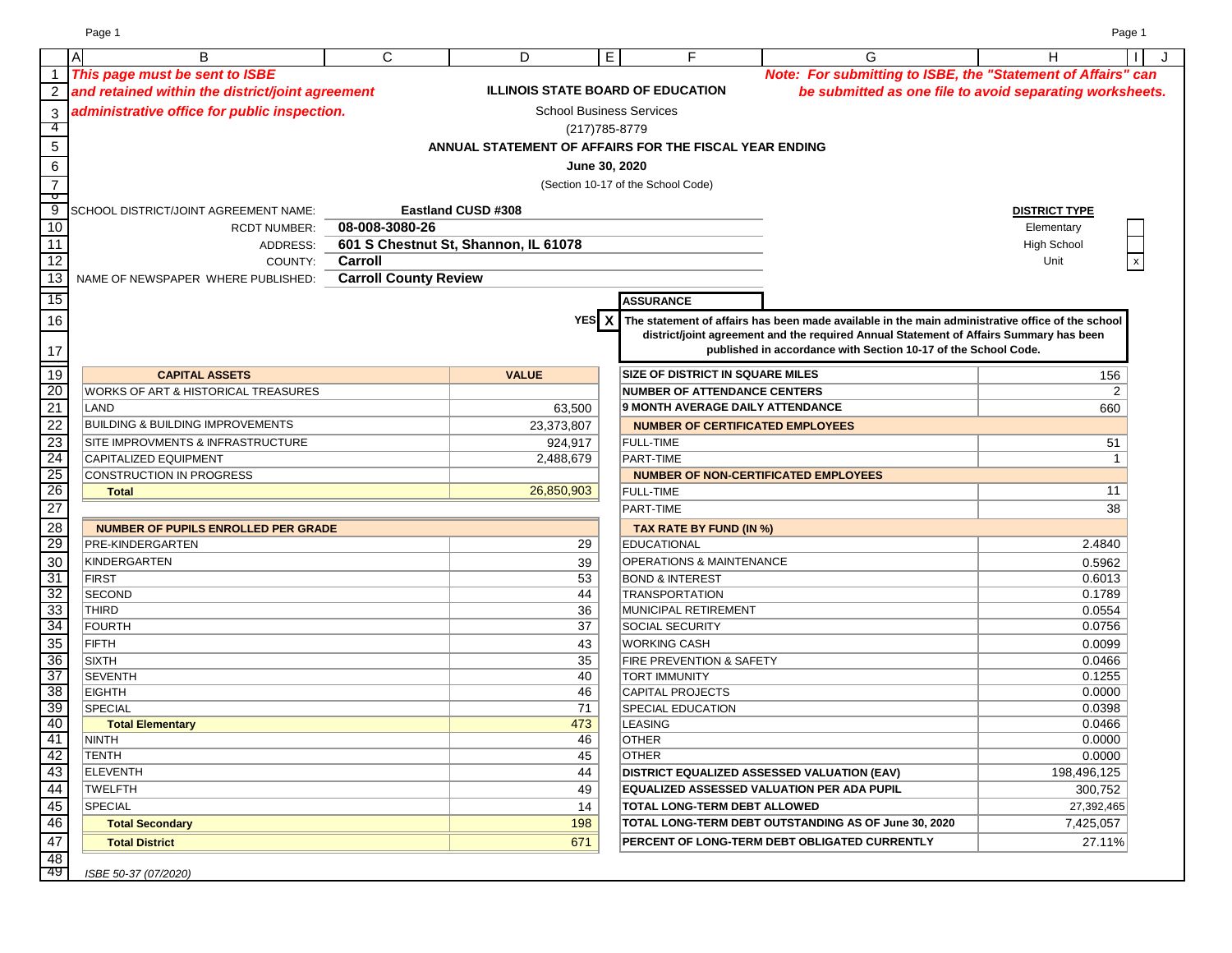|                                           | A                                                | B                   | C                  | D                                             | E                                          | F              | G                                      | н                       |                     |              | K                                      |
|-------------------------------------------|--------------------------------------------------|---------------------|--------------------|-----------------------------------------------|--------------------------------------------|----------------|----------------------------------------|-------------------------|---------------------|--------------|----------------------------------------|
| $\overline{1}$                            |                                                  |                     |                    |                                               | <b>STATEMENT OF ASSETS AND LIABILITIES</b> |                |                                        |                         |                     |              |                                        |
| $\overline{2}$<br>$\overline{\mathbf{3}}$ |                                                  | AS OF JUNE 30, 2020 |                    |                                               |                                            |                |                                        |                         |                     |              |                                        |
| $\overline{4}$                            |                                                  |                     | (10)               | (20)                                          | (30)                                       | (40)           | (50)                                   | (60)                    | (70)                | (80)         | (90)                                   |
|                                           |                                                  |                     |                    |                                               |                                            |                | <b>Municipal</b>                       |                         |                     |              |                                        |
| 5                                         | <b>Description</b>                               | Acct<br>No          | <b>Educational</b> | <b>Operations &amp;</b><br><b>Maintenance</b> | <b>Debt Service</b>                        | Transportation | Retirement &<br><b>Social Security</b> | <b>Capital Projects</b> | <b>Working Cash</b> | Tort         | <b>Fire Prevention &amp;</b><br>Safety |
| 6                                         | <b>CURRENT ASSETS (100)</b>                      |                     |                    |                                               |                                            |                |                                        |                         |                     |              |                                        |
|                                           | Cash (Accounts 111 thru 115)                     |                     | 8,693,681          | 2,122,131                                     | 401,482                                    | 2,007,776      | 208,812                                | 663,161                 | 760,487             | 239,674      | 102,795                                |
| 8                                         | Investments                                      | 120                 |                    |                                               |                                            |                |                                        |                         |                     |              |                                        |
| 9                                         | <b>Taxes Receivable</b>                          | 130                 |                    |                                               |                                            |                |                                        |                         |                     |              |                                        |
|                                           | 10 Interfund Receivables                         | 140                 |                    |                                               |                                            |                |                                        |                         |                     |              |                                        |
| 11                                        | Intergovernmental Accounts Receivable            | 150                 |                    |                                               |                                            |                |                                        |                         |                     |              |                                        |
|                                           | 12 Other Receivables                             | 160                 |                    |                                               |                                            |                |                                        |                         |                     |              |                                        |
|                                           | 13 Inventory                                     | 170                 |                    |                                               |                                            |                |                                        |                         |                     |              |                                        |
|                                           | 14 Prepaid Items                                 | 180                 |                    |                                               |                                            |                |                                        |                         |                     |              |                                        |
|                                           | 15 Other Current Assets                          | 190                 |                    |                                               |                                            |                |                                        |                         |                     |              |                                        |
| 16                                        | <b>Total Current Assets</b>                      |                     | 8,693,681          | 2,122,131                                     | 401,482                                    | 2,007,776      | 208,812                                | 663,161                 | 760,487             | 239,674      | 102,795                                |
|                                           | 17 CURRENT LIABILITIES (400)                     |                     |                    |                                               |                                            |                |                                        |                         |                     |              |                                        |
|                                           | 18 Interfund Payables                            | 410                 |                    |                                               |                                            |                |                                        |                         |                     |              |                                        |
|                                           | 19 Intergovernmental Accounts Payable            | 420                 |                    |                                               |                                            |                |                                        |                         |                     |              |                                        |
|                                           | 20 Other Payable                                 | 430                 |                    |                                               |                                            |                |                                        |                         |                     |              |                                        |
|                                           | 21 Contracts Payable                             | 440                 |                    |                                               |                                            |                |                                        |                         |                     |              |                                        |
|                                           | 22 Loans Payable                                 | 460                 |                    |                                               |                                            |                |                                        |                         |                     |              |                                        |
|                                           | 23 Salaries & Benefits Payable                   | 470                 |                    |                                               |                                            |                |                                        |                         |                     |              |                                        |
|                                           | 24 Payroll Deductions & Withholdings             | 480                 | 251                | (85)                                          |                                            |                |                                        |                         |                     |              |                                        |
|                                           | 25 Deferred Revenues & Other Current Liabilities | 490                 |                    |                                               |                                            |                |                                        |                         |                     |              |                                        |
| $\overline{26}$                           | Due to Activity Fund Organizations               | 493                 |                    |                                               |                                            |                |                                        |                         |                     |              |                                        |
| $\overline{27}$                           | <b>Total Current Liabilities</b>                 |                     | 251                | (85)                                          | $\mathbf{0}$                               | $\Omega$       | $\overline{0}$                         | $\mathbf{0}$            | $\mathbf{0}$        | $\Omega$     | $\overline{0}$                         |
| 28                                        | <b>LONG-TERM LIABILITIES (500)</b>               |                     |                    |                                               |                                            |                |                                        |                         |                     |              |                                        |
|                                           | 29 Long-Term Debt Payable                        | 511                 |                    |                                               |                                            |                |                                        |                         |                     |              |                                        |
| 30                                        | <b>Total Liabilities</b>                         |                     | 251                | (85)                                          | $\mathbf{0}$                               | $\mathbf{0}$   | $\mathbf{0}$                           | $\overline{0}$          | $\mathbf{0}$        | $\mathbf{0}$ | $\overline{0}$                         |
|                                           | 31 Reserved Fund Balance                         | 714                 |                    | 50,000                                        |                                            |                | 33,919                                 |                         |                     |              |                                        |
|                                           | 32 Unreserved Fund Balance                       | 730                 | 8,693,430          | 2,072,216                                     | 401,482                                    | 2,007,776      | 174,893                                | 663,161                 | 760,487             | 239,674      | 102,795                                |
|                                           | 33 Investments in General Fixed Assets           |                     |                    |                                               |                                            |                |                                        |                         |                     |              |                                        |
|                                           | 34 Total Liabilities and Fund Balances           |                     | 8,693,681          | 2,122,131                                     | 401,482                                    | 2,007,776      | 208,812                                | 663,161                 | 760,487             | 239,674      | 102,795                                |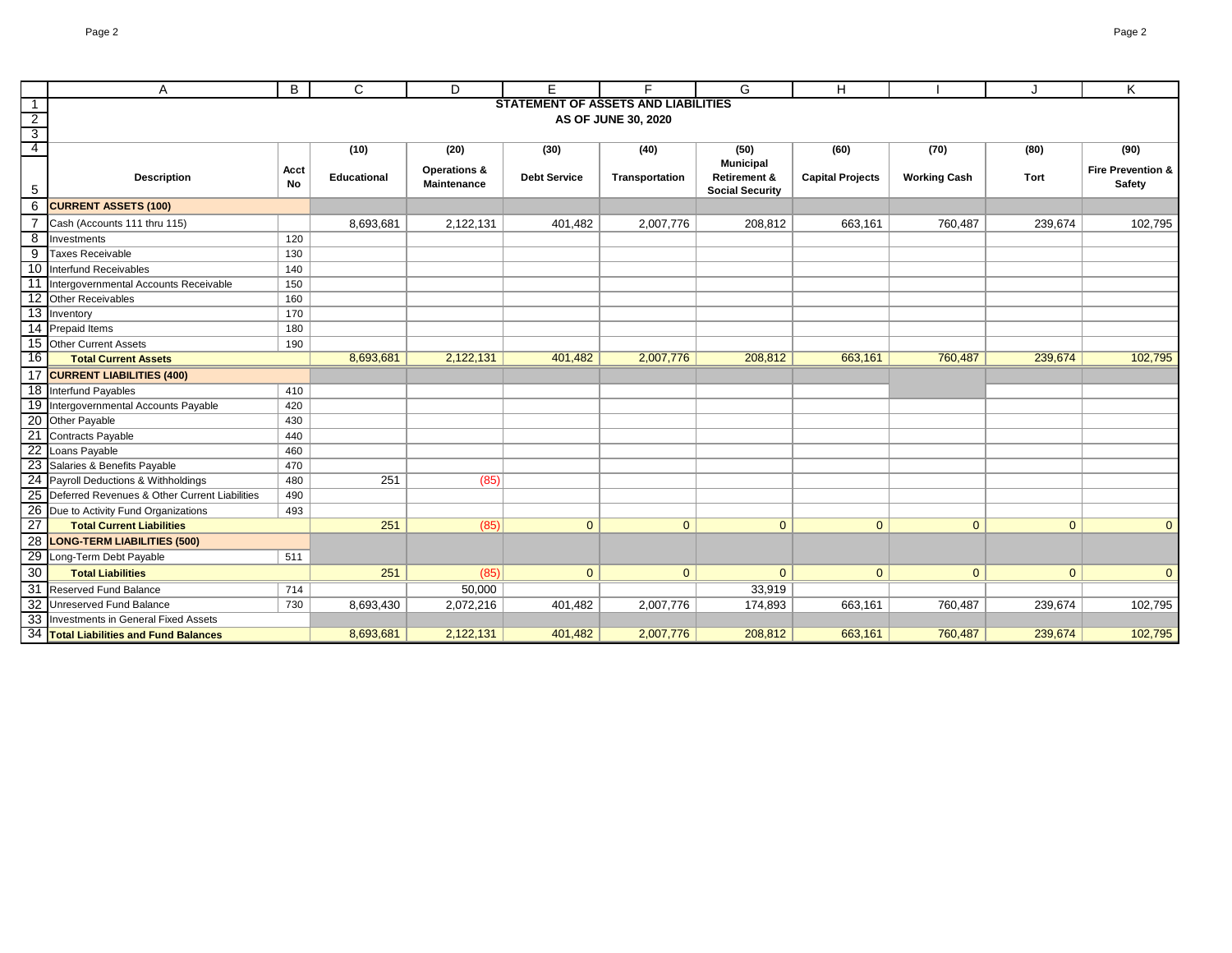|                | Α                                                                             | B          | C                                                                                                | D                           | E.                  | F.                                                          | G                       | Н                       |                     |                | Κ                                             |
|----------------|-------------------------------------------------------------------------------|------------|--------------------------------------------------------------------------------------------------|-----------------------------|---------------------|-------------------------------------------------------------|-------------------------|-------------------------|---------------------|----------------|-----------------------------------------------|
|                |                                                                               |            | STATEMENT OF REVENUES RECEIVED/REVENUES, EXPENDITURES DISBURSED/EXPENDITURES, OTHER SOURCES/USES |                             |                     |                                                             |                         |                         |                     |                |                                               |
| $\overline{2}$ |                                                                               |            |                                                                                                  |                             |                     | AND CHANGES IN FUND BALANCE - FOR YEAR ENDING JUNE 30, 2020 |                         |                         |                     |                |                                               |
| 3<br>4         |                                                                               |            | (10)                                                                                             |                             | (30)                | (40)                                                        | (50)                    | (60)                    |                     |                | (90)                                          |
|                |                                                                               |            |                                                                                                  | (20)                        |                     |                                                             | <b>Municipal</b>        |                         | (70)                | (80)           |                                               |
|                | <b>Description</b>                                                            | Acct<br>No | <b>Educational</b>                                                                               | Operations &<br>Maintenance | <b>Debt Service</b> | Transportation                                              | <b>Retirement &amp;</b> | <b>Capital Projects</b> | <b>Working Cash</b> | Tort           | <b>Fire Prevention &amp;</b><br><b>Safety</b> |
| 5              |                                                                               |            |                                                                                                  |                             |                     |                                                             | <b>Social Security</b>  |                         |                     |                |                                               |
| 6              | <b>RECEIPTS/REVENUES</b>                                                      |            |                                                                                                  |                             |                     |                                                             |                         |                         |                     |                |                                               |
|                | <b>Local Sources</b>                                                          | 1000       | 5,467,052                                                                                        | 1,196,720                   | 1,210,897           | 362,665                                                     | 280,922                 | 1,887                   | 81,177              | 243,752        | 97,404                                        |
| 8              | Flow-Through Received/Revenue from One District to<br><b>Another District</b> | 2000       |                                                                                                  |                             |                     |                                                             |                         |                         |                     |                |                                               |
| 9              | <b>State Sources</b>                                                          | 3000       | 613,044                                                                                          | 53,750                      |                     | 273,274                                                     |                         |                         |                     |                |                                               |
|                | 10 Federal Sources                                                            | 4000       | 436,662                                                                                          |                             | 113,167             |                                                             |                         |                         |                     |                |                                               |
| 11             | <b>Total Direct Receipts/Revenues</b>                                         |            | 6,516,758                                                                                        | 1,250,470                   | 1,324,064           | 635,939                                                     | 280,922                 | 1,887                   | 81,177              | 243,752        | 97,404                                        |
|                | 12 Rec./Rev. for "On Behalf" Payments                                         | 3998       | 2,889,626                                                                                        |                             |                     |                                                             |                         |                         |                     |                |                                               |
| 13             | <b>Total Receipts/Revenues</b>                                                |            | 9,406,384                                                                                        | 1,250,470                   | 1,324,064           | 635,939                                                     | 280,922                 | 1,887                   | 81,177              | 243,752        | 97,404                                        |
|                | 14 DISBURSEMENTS/EXPENDITURES                                                 |            |                                                                                                  |                             |                     |                                                             |                         |                         |                     |                |                                               |
|                | 15 Instruction                                                                | 1000       | 4,190,181                                                                                        |                             |                     |                                                             | 93,151                  |                         |                     |                |                                               |
|                | 16 Support Services                                                           | 2000       | 1,390,907                                                                                        | 1,072,024                   |                     | 460,657                                                     | 153,843                 | 50,306                  |                     | 206,943        | 254,081                                       |
| 17             | <b>Community Services</b>                                                     | 3000       | 1,486                                                                                            |                             |                     | 54,472                                                      | 8,207                   |                         |                     |                |                                               |
|                | 18 Payments to Other Districts & Govt Units                                   | 4000       | 213,386                                                                                          | 10,583                      |                     |                                                             |                         |                         |                     |                |                                               |
|                | 19 Debt Services                                                              | 5000       |                                                                                                  |                             | 1,313,250           | 29,576                                                      |                         |                         |                     |                |                                               |
| 20             | <b>Total Direct Disbursements/Expenditures</b>                                |            | 5,795,960                                                                                        | 1,082,607                   | 1,313,250           | 544,705                                                     | 255,201                 | 50,306                  |                     | 206,943        | 254,081                                       |
|                | Disb./Expend. for "On Behalf" Payments                                        | 4180       | 2,889,626                                                                                        | $\mathbf{0}$                | $\overline{0}$      | $\overline{0}$                                              | $\mathbf{0}$            | $\Omega$                |                     | $\overline{0}$ | $\overline{0}$                                |
| 22             | <b>Total Disbursements/Expenditures</b>                                       |            | 8,685,586                                                                                        | 1,082,607                   | 1,313,250           | 544,705                                                     | 255,201                 | 50,306                  |                     | 206,943        | 254,081                                       |
|                | Excess of Direct Receipts/Revenues Over (Under)                               |            |                                                                                                  |                             |                     |                                                             |                         |                         |                     |                |                                               |
|                | 23 Direct Disbursements/Expenditures                                          |            | 720,798                                                                                          | 167,863                     | 10,814              | 91,234                                                      | 25,721                  | (48, 419)               | 81,177              | 36,809         | (156, 677)                                    |
| 24             | <b>Other Sources of Funds</b>                                                 | 7000       |                                                                                                  |                             | 10,359              | 138,000                                                     |                         |                         |                     |                |                                               |
| 25             | <b>Other Uses of Funds</b>                                                    | 8000       | 10,359                                                                                           |                             |                     |                                                             |                         |                         |                     |                |                                               |
| 26             | <b>Total Other Sources/Uses of Funds</b>                                      |            | (10, 359)                                                                                        | $\overline{0}$              | 10,359              | 138,000                                                     | $\mathbf{0}$            | $\Omega$                | $\overline{0}$      | $\overline{0}$ | $\overline{0}$                                |
|                | <b>Excess of Receipts/Revenues &amp; Other Sources of Funds</b>               |            |                                                                                                  |                             |                     |                                                             |                         |                         |                     |                |                                               |
|                | (Over/Under) Expenditures/Disbursements & Other Uses of<br>27 Funds           |            | 710,439                                                                                          | 167,863                     | 21,173              | 229,234                                                     | 25,721                  | (48, 419)               | 81,177              | 36,809         | (156, 677)                                    |
|                | 28 Beginning Fund Balances - July 1, 2019                                     |            | 7,982,991                                                                                        | 1,954,353                   | 380,309             | 1,778,542                                                   | 183,091                 | 711,580                 | 679,310             | 202,865        | 259,472                                       |
|                | Other Changes in Fund Balances Increases                                      |            |                                                                                                  |                             |                     |                                                             |                         |                         |                     |                |                                               |
| 29             | (Decreases)                                                                   |            |                                                                                                  |                             |                     |                                                             |                         |                         |                     |                |                                               |
|                | 30 Ending Fund Balances June 30, 2020                                         |            | 8,693,430                                                                                        | 2,122,216                   | 401,482             | 2,007,776                                                   | 208,812                 | 663,161                 | 760,487             | 239,674        | 102,795                                       |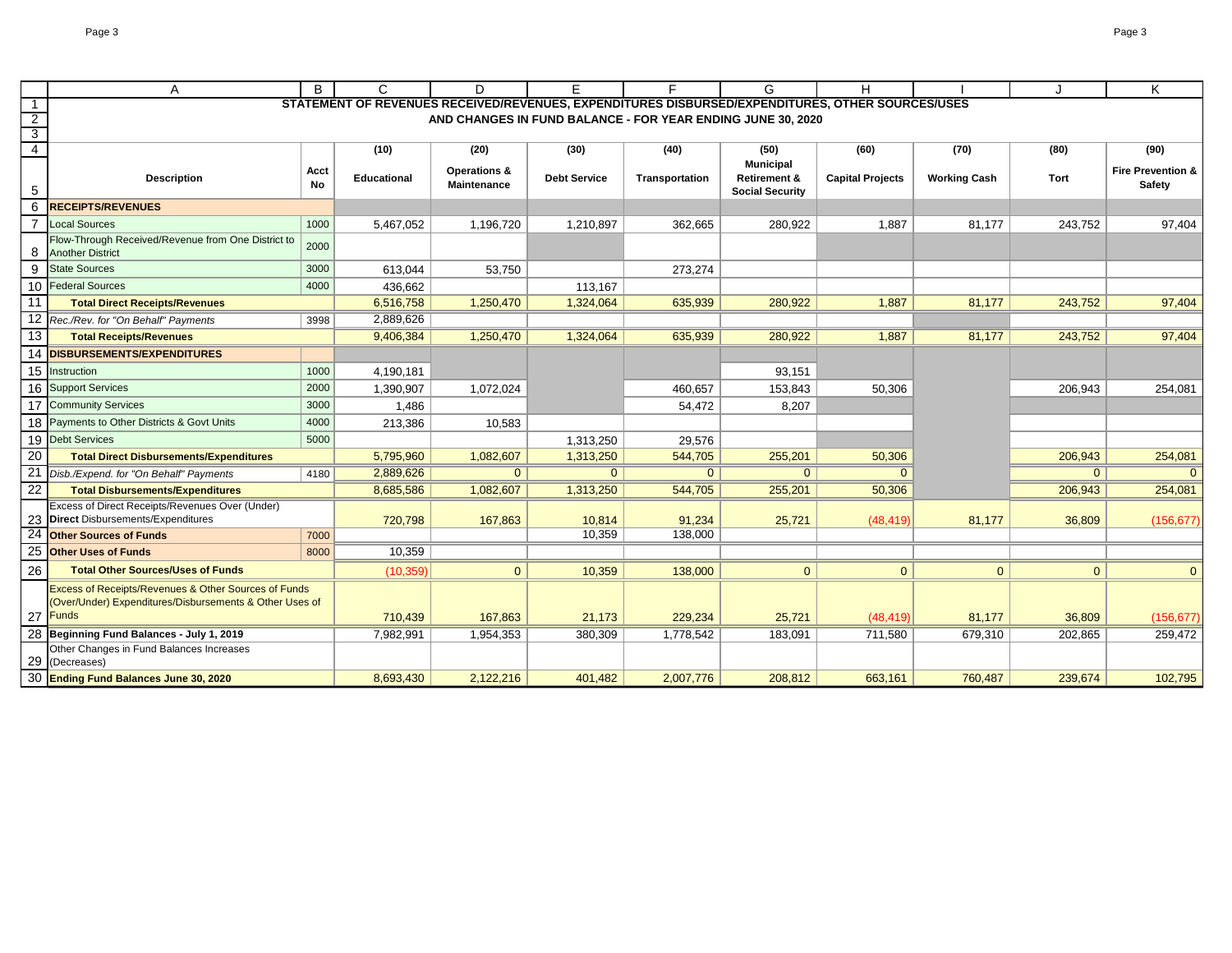|                                                      | B                                         | $\mathbf{C}$                                                                                                                                                                                                                   | D.   | F.          |                                      | G                    | н              |                                                                          |                         | κ                   |          | м                           |
|------------------------------------------------------|-------------------------------------------|--------------------------------------------------------------------------------------------------------------------------------------------------------------------------------------------------------------------------------|------|-------------|--------------------------------------|----------------------|----------------|--------------------------------------------------------------------------|-------------------------|---------------------|----------|-----------------------------|
|                                                      |                                           |                                                                                                                                                                                                                                |      |             |                                      |                      |                | ANNUAL STATEMENT OF AFFAIRS SUMMARY FOR FISCAL YEAR ENDING JUNE 30, 2020 |                         |                     |          |                             |
|                                                      |                                           |                                                                                                                                                                                                                                |      |             |                                      |                      |                |                                                                          |                         |                     |          |                             |
| 2                                                    |                                           |                                                                                                                                                                                                                                |      |             |                                      |                      |                |                                                                          |                         |                     |          |                             |
| 3                                                    |                                           | The summary must be published in the local newspaper.                                                                                                                                                                          |      |             |                                      |                      |                |                                                                          |                         |                     |          |                             |
| -4                                                   |                                           |                                                                                                                                                                                                                                |      |             |                                      |                      |                |                                                                          |                         |                     |          |                             |
|                                                      |                                           | Copies of the detailed Annual Statement of Affairs for the Fiscal Year Ending June 30, 2020 will be available for public inspection in the school district/joint agreement administrative office by December 1, annually. Indi |      |             |                                      |                      |                |                                                                          |                         |                     |          |                             |
| 5                                                    |                                           | review this Annual Statement of Affairs should contact:                                                                                                                                                                        |      |             |                                      |                      |                |                                                                          |                         |                     |          |                             |
| 6                                                    |                                           | Eastland CUSD #308                                                                                                                                                                                                             |      |             | 601 S Chestnut St, Shannon, IL 61078 |                      |                | 815-493-6301                                                             |                         | 8:00am - 3:30pm     |          |                             |
| $\overline{7}$                                       | School District/Joint Agreement Name      |                                                                                                                                                                                                                                |      |             | Address                              |                      |                | Telephone                                                                |                         | Office Hours        |          |                             |
| 8                                                    |                                           | Also by January 15, annually the detailed Annual Statement of Affairs for the Fiscal Year Ending June 30, 2020, will be posted on the Illinois State Board of Education's website@ www.isbe.net.                               |      |             |                                      |                      |                |                                                                          |                         |                     |          |                             |
| $\overline{\phantom{a}}$<br>$\overline{10}$<br>— 1 T |                                           | SUMMARY: The following is the Annual Statement of Affairs Summary that is required to be published by the school district/joint agreement for the past fiscal year.                                                            |      |             |                                      |                      |                |                                                                          |                         |                     |          |                             |
| 12                                                   |                                           | Statement of Operations as of June 30, 2020                                                                                                                                                                                    |      |             |                                      |                      |                |                                                                          |                         |                     |          |                             |
| 13                                                   |                                           |                                                                                                                                                                                                                                |      | Educational | Operations &<br>Maintenance          | <b>Debt Services</b> | Transportation | Municipal<br>Retirement/Social<br>Security                               | <b>Capital Projects</b> | <b>Working Cash</b> | Tort     | Fire Prevention &<br>Safety |
| 14                                                   | Local Sources                             |                                                                                                                                                                                                                                | 1000 | 5,467,052   | 1,196,720                            | 1,210,897            | 362,665        | 280,922                                                                  | 1.887                   | 81,177              | 243,752  | 97,404                      |
| 15                                                   | <b>District to Another District</b>       | Flow-Through Receipts/Revenues from One                                                                                                                                                                                        | 2000 |             |                                      |                      |                |                                                                          |                         |                     |          |                             |
| 16                                                   | <b>State Sources</b>                      |                                                                                                                                                                                                                                | 3000 | 613,044     | 53,750                               | $\Omega$             | 273,274        |                                                                          |                         |                     | $\Omega$ |                             |
| 17                                                   | <b>Federal Sources</b>                    |                                                                                                                                                                                                                                | 4000 | 436,662     |                                      | 113,167              |                |                                                                          |                         |                     |          |                             |
| 18                                                   | <b>Total Direct Receipts/Revenues</b>     |                                                                                                                                                                                                                                |      | 6,516,758   | 1,250,470                            | 1,324,064            | 635,939        | 280,922                                                                  | 1,887                   | 81,177              | 243,752  | 97,404                      |
| 19                                                   |                                           | <b>Total Direct Disbursements/Expenditures</b>                                                                                                                                                                                 |      | 5,795,960   | 1,082,607                            | 1,313,250            | 544,705        | 255,201                                                                  | 50,306                  |                     | 206,943  | 254,081                     |
| 20                                                   | Other Sources/Uses of Funds               |                                                                                                                                                                                                                                |      | (10, 359)   |                                      | 10,359               | 138,000        |                                                                          |                         |                     |          |                             |
| 21                                                   | Beginning Fund Balances - July 1, 2019    |                                                                                                                                                                                                                                |      | 7,982,991   | 1,954,353                            | 380,309              | 1,778,542      | 183,091                                                                  | 711,580                 | 679,310             | 202,865  | 259,472                     |
| 22                                                   | Other Changes in Fund Balances            |                                                                                                                                                                                                                                |      |             |                                      |                      |                |                                                                          |                         |                     |          |                             |
| 23                                                   | <b>Ending Fund Balances June 30, 2020</b> |                                                                                                                                                                                                                                |      | 8,693,430   | 2,122,216                            | 401.482              | 2,007,776      | 208,812                                                                  | 663,161                 | 760,487             | 239,674  | 102,795                     |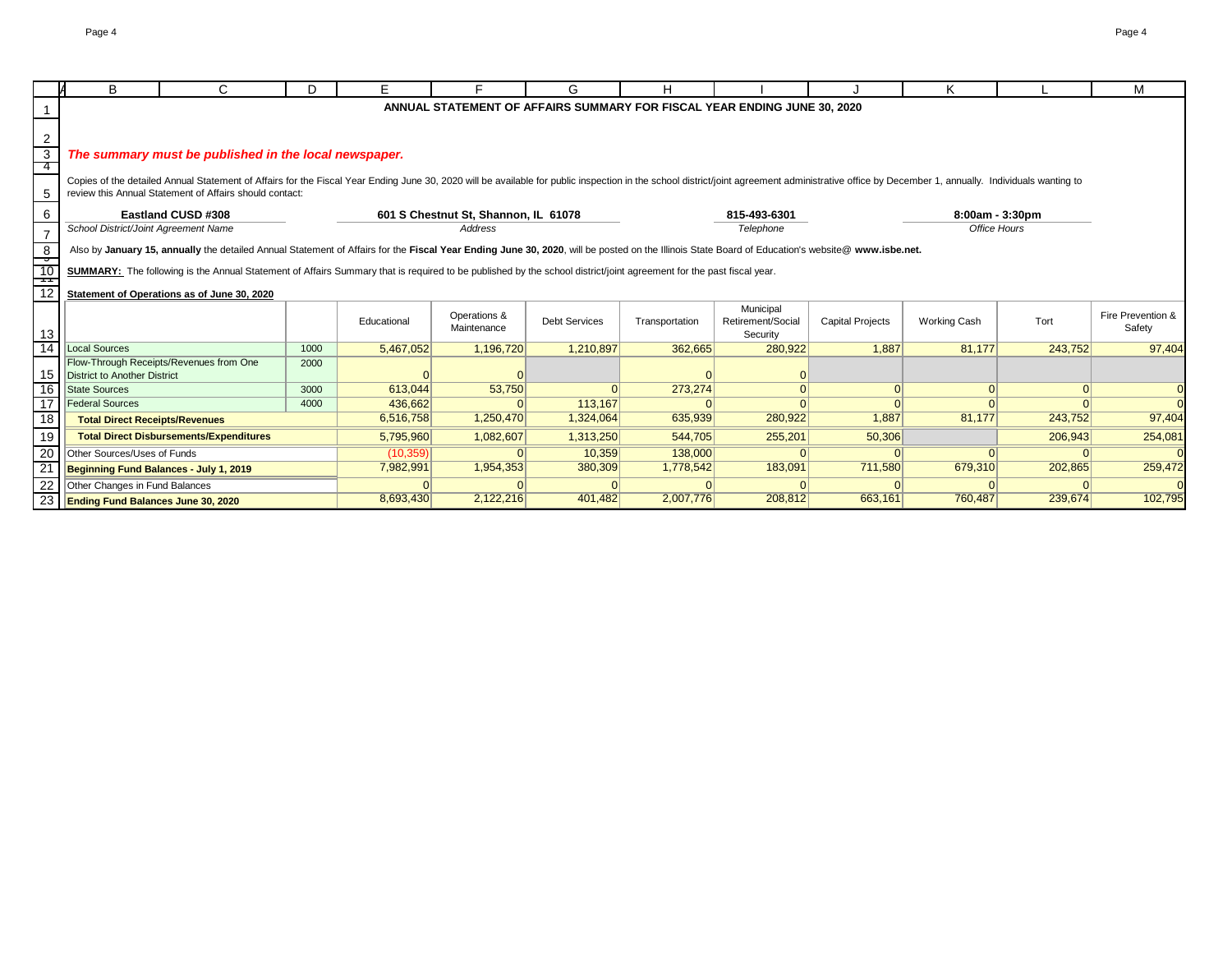|                                                                                       |                                                  |                                                                                   |                                   |                                                                                                   | F                                 |
|---------------------------------------------------------------------------------------|--------------------------------------------------|-----------------------------------------------------------------------------------|-----------------------------------|---------------------------------------------------------------------------------------------------|-----------------------------------|
|                                                                                       | B<br>A                                           | C                                                                                 | D                                 | E.<br>SALARY SCHEDULE OF GROSS PAYMENTS FOR CERTIFICATED PERSONNEL AND NON-CERTIFICATED PERSONNEL |                                   |
| $\mathbf{1}$                                                                          |                                                  |                                                                                   |                                   |                                                                                                   |                                   |
| $\frac{2}{3}$                                                                         |                                                  |                                                                                   |                                   |                                                                                                   |                                   |
|                                                                                       |                                                  | This listing must be published in the local newspaper, sent to ISBE, and retained |                                   |                                                                                                   |                                   |
|                                                                                       |                                                  | within your district/joint agreement administrative office for public inspection. |                                   |                                                                                                   |                                   |
|                                                                                       |                                                  |                                                                                   |                                   |                                                                                                   |                                   |
| $\frac{4}{\frac{5}{6}}$                                                               | Eastland CUSD #308                               |                                                                                   |                                   |                                                                                                   |                                   |
|                                                                                       | 08-008-3080-26                                   |                                                                                   |                                   |                                                                                                   |                                   |
| $\frac{8}{9}$                                                                         |                                                  |                                                                                   |                                   |                                                                                                   |                                   |
| 10                                                                                    | <b>GROSS PAYMENT FOR CERTIFIDE PERSONNEL</b>     |                                                                                   |                                   |                                                                                                   |                                   |
|                                                                                       |                                                  |                                                                                   |                                   |                                                                                                   |                                   |
| 11                                                                                    |                                                  |                                                                                   |                                   |                                                                                                   |                                   |
| 12                                                                                    | Salary Range: Less Than \$25,000                 | Salary Range: \$25,000 - \$39,999                                                 | Salary Range: \$40,000 - \$59,999 | Salary Range: \$60,000 - \$89,999                                                                 | Salary Range: \$60,000 - \$89,999 |
| 13                                                                                    | Bull, Brandon                                    | Davidson, Hannah                                                                  | Blackmore, Heather                | Bamberg, Sueann                                                                                   | Norton, Angela                    |
| 14                                                                                    | Callaway, Sherry                                 | Huber, Cara                                                                       | Blair, Tonia                      | Blair, Kimberly                                                                                   | Paulsen, Erin                     |
| 15                                                                                    | Freidhof, Leonard                                | Johnson, Morgan                                                                   | Eich, Keali                       | Brinker, Nicole                                                                                   | Pilgrim, Anne                     |
| 16                                                                                    | Gruendler, Jessica                               | Ludwig, Anna                                                                      | Fink, Jorjann                     | Busch, Amy                                                                                        | Roethe, Rebecca                   |
| $\overline{17}$                                                                       | Hines, Jane                                      | Whitehead, Kathryn                                                                | Guerra, Olivia                    | Dahlman, Kathryn                                                                                  | Scobee, Kari                      |
| $\overline{18}$                                                                       | Jeffrey, JoAnne                                  |                                                                                   | Hansberry, Vanessa                | Dertz, Bonnie                                                                                     | Spears, Sarah                     |
| 19                                                                                    | Jogerst, Nancy                                   |                                                                                   | Hansen, Whitney                   | Dertz, Christopher                                                                                | Stoner, Shelley                   |
| $\overline{20}$                                                                       | Johnson, Ernie                                   |                                                                                   | Hasken, Chelsea                   | Ehlers, Joshua                                                                                    | Todd, Rachel                      |
|                                                                                       | Kruse, JoLyn                                     |                                                                                   | Haverland, Kimberly               | Erbsen, Carl                                                                                      | Wilkinson, Beth                   |
|                                                                                       | Kuhlmyer, Susan                                  |                                                                                   | Hayden, Mindy                     | Feltmeyer, Cynthia                                                                                |                                   |
|                                                                                       | Lamm, Brandon                                    |                                                                                   | McLain, William                   | Fink, Renee                                                                                       |                                   |
|                                                                                       | Lamoreux, Sue                                    |                                                                                   | McNutt, Jared                     | Finn-Henze, Colleen                                                                               |                                   |
| $\frac{21}{22}$ $\frac{22}{23}$ $\frac{23}{24}$ $\frac{25}{25}$ $\frac{26}{27}$       | Randecker, Benjamin                              |                                                                                   | Prowant, Jessica                  | Hartman, Scott                                                                                    |                                   |
|                                                                                       | Rasmisel, Dan                                    |                                                                                   | Swart, Sara                       | Heeren, Keri                                                                                      |                                   |
|                                                                                       | Schoeny, Jane                                    |                                                                                   | Thurman, Kelsey                   | Horn, Susan                                                                                       |                                   |
|                                                                                       | Tigges, Cindy                                    |                                                                                   | Zuberbuhler, Wade                 | Jones, Amy                                                                                        |                                   |
| $\frac{28}{29} \frac{30}{30} \frac{31}{31} \frac{32}{33} \frac{33}{34} \frac{35}{36}$ | Tigges, Larry                                    |                                                                                   | Zumdahl, Tyler                    | Lamoreux, Stephanie                                                                               |                                   |
|                                                                                       | Urish, Christeen                                 |                                                                                   |                                   | Mahoney, Angela                                                                                   |                                   |
|                                                                                       |                                                  |                                                                                   |                                   | Nielsen, Rachael                                                                                  |                                   |
|                                                                                       |                                                  |                                                                                   |                                   |                                                                                                   |                                   |
|                                                                                       | <b>GROSS PAYMENT FOR NON-CERTIFIED PERSONNEL</b> |                                                                                   |                                   |                                                                                                   |                                   |
|                                                                                       |                                                  |                                                                                   |                                   |                                                                                                   |                                   |
|                                                                                       | Salary Range: Less Than \$25,000                 | Salary Range: Less Than \$25,000                                                  | Salary Range: Less Than \$25,000  | Salary Range: Less Than \$25,000                                                                  | Salary Range: Less Than \$25,000  |
|                                                                                       | Adolph, Diann                                    | Folkers, Renita                                                                   | Knutti, Annmarie                  | Muscha-Taylor, Marlene                                                                            | Todd, Hunter                      |
|                                                                                       | Allen, Nicole                                    | Giedd, David                                                                      | Krieger, Mellody                  | Olson, Karissa                                                                                    | Waller, Heidi                     |
| $\frac{37}{38}$<br>$\frac{39}{39}$                                                    | Allspaugh, Michael                               | Giedd, Verlyn                                                                     | Krogull, Nicholas                 | Pierce, James                                                                                     | Wilczynski, Deeann                |
|                                                                                       | Bagley, Melinda                                  | Graf, Jamie                                                                       | Lagos, Francisca                  | Piper, William                                                                                    | Wirth, Galen                      |
| 40                                                                                    | Baker, Lindsay                                   | Grant, Rebecca                                                                    | Lamm, Kimberly                    | Poffenberger, Peggy                                                                               | Woessner, Laurie                  |
| 41                                                                                    | Blevins, Marcie                                  | Green, Rebecca                                                                    | Lamoreux, Sue                     | Prendergast, Michael                                                                              | Zumdahl, Gregory                  |
| 42                                                                                    | Bremmer, Bethany                                 | Grisham, Carla                                                                    | Lauder, Blake                     | Randecker, Rebekah                                                                                |                                   |
| 43                                                                                    | Burkholder, Weston                               | Groezinger, Amy                                                                   | Lotz, Dennis                      | Rodriguez, Jessica                                                                                | Salary Range: \$25,000-\$39,999   |
| 44                                                                                    | Bushman, Michael                                 | Gunderson, Kelli                                                                  | Lyons, Carl                       | Ruter, Kayla                                                                                      | Barr, Brian                       |
| 45                                                                                    | Byers Law, Michaelle                             | Hartman, Robert                                                                   | Mahoney, Delaney                  | Schubert, Amy                                                                                     | Becker, Brittany                  |
| 46                                                                                    | Byers, Linda                                     | Hasken, Kathleen                                                                  | Marcellis, Marie                  | Siegner, Tracy                                                                                    | Blount, Tracy                     |
| $\frac{47}{48}$<br>$\frac{49}{49}$                                                    | Clouse, Payton                                   | Haverland, Kimberly                                                               | Markley, Selena                   | Sivertsen, Elayne                                                                                 | Diehl, Tony                       |
|                                                                                       | Cox, Hannah                                      | Heckman, Craig                                                                    | McKinney, Ashley                  | Steidinger, Amy                                                                                   | Gravenstein, Janesa               |
|                                                                                       | Crichton, Nichole                                | Heeren, Drake                                                                     | McWorthy, Marian                  | Stevens, Mary                                                                                     | Kerr, Susan                       |
|                                                                                       | Cunningham, David                                | Higley, Stephanie                                                                 | Mears, Linda                      | Summers, Kimberly                                                                                 | Kniss, Nancy                      |
|                                                                                       | Dobish, Amy                                      | Hill, Jason                                                                       | Miko, Elizabeth                   | Sturtz, Cassi                                                                                     | McLain, Melissa                   |
| $\frac{50}{51}$<br>$\frac{52}{53}$                                                    | Eich, Dillion                                    | Joens, Robyn                                                                      | Misiewicz, Macy                   | Tallman, Lara                                                                                     | Poffenberger, Amy                 |
|                                                                                       | Feltmeyer, Logan                                 | Joens, Tonya                                                                      | Moser, June                       | Tigges, Larry                                                                                     | Stover, Brenda                    |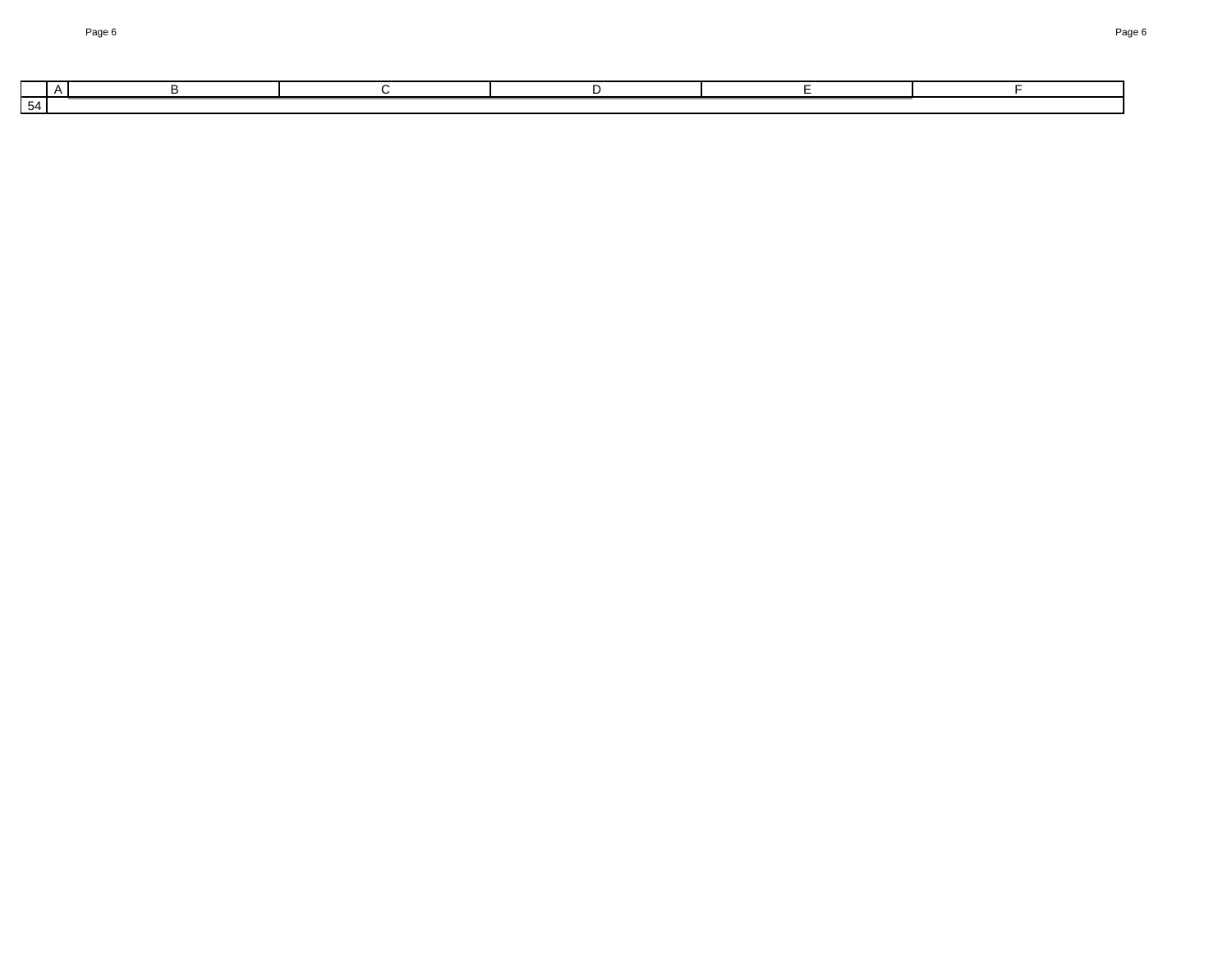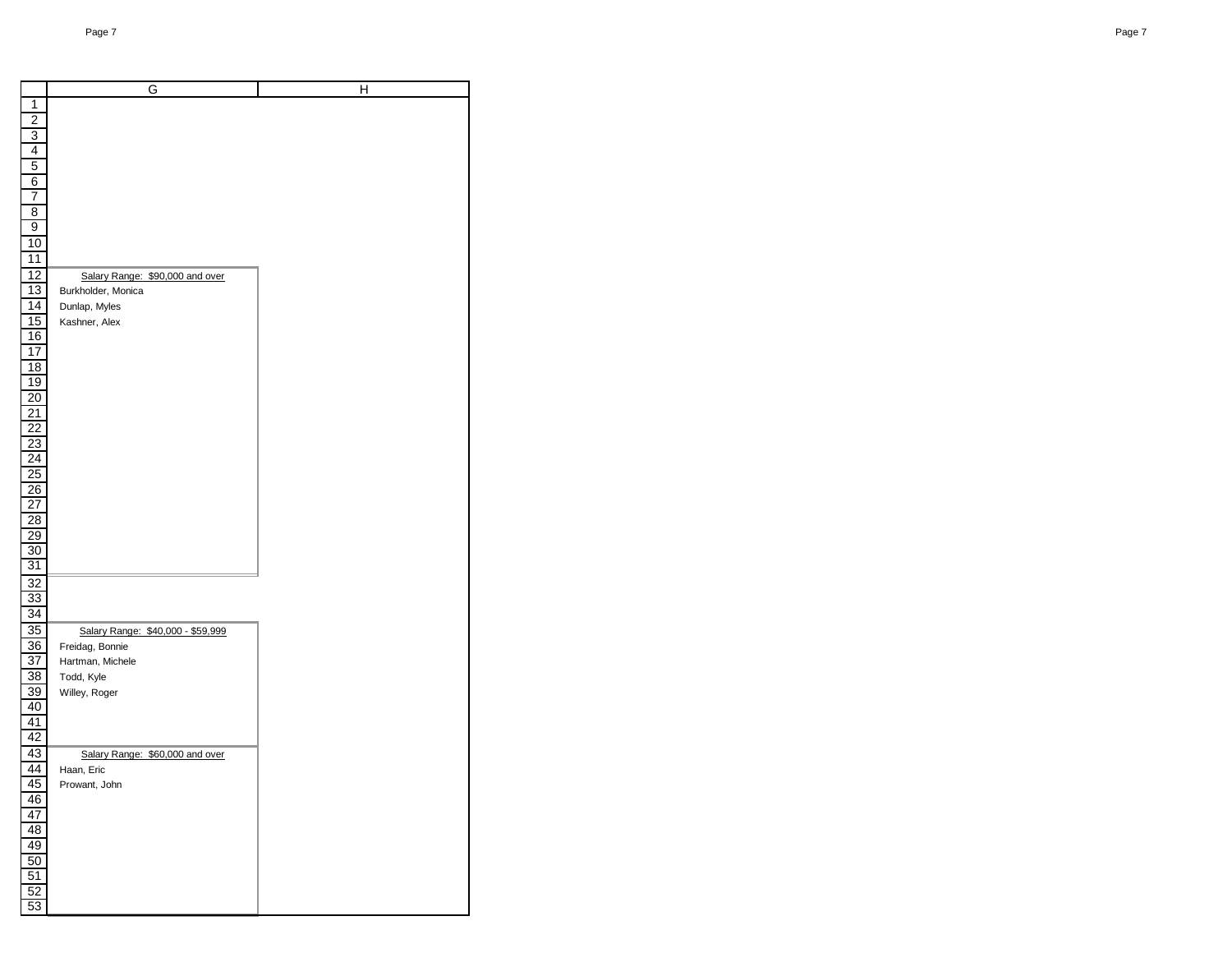|                 | A                                                                                         | B                | С | D                               | Е                | F |  |  |  |
|-----------------|-------------------------------------------------------------------------------------------|------------------|---|---------------------------------|------------------|---|--|--|--|
|                 | Payments over \$2,500, excluding wages and salaries.                                      |                  |   |                                 |                  |   |  |  |  |
| $\overline{2}$  | This listing must be published in the local newspaper, sent to ISBE, and                  |                  |   |                                 |                  |   |  |  |  |
| 3               | retained within your district/joint agreement administrative office for public inspection |                  |   |                                 |                  |   |  |  |  |
| 4               |                                                                                           |                  |   |                                 |                  |   |  |  |  |
| 5               | Eastland CUSD #308                                                                        |                  |   |                                 |                  |   |  |  |  |
| $6\phantom{1}6$ | 08-008-3080-26                                                                            |                  |   |                                 |                  |   |  |  |  |
| $\overline{7}$  | Person, Firm, or Corporation                                                              | Aggregate Amount |   | Person, Firm, or Corporation    | Aggregate Amount |   |  |  |  |
| 8               | Aero Group Inc                                                                            | 23,788.78        |   | Demco                           | 4,417.49         |   |  |  |  |
| 9               | Allied Scoring Tables, Inc.                                                               | 6,638.00         |   | Dubuque Fire Equipment          | 4,423.89         |   |  |  |  |
| 10              | <b>Allofe Solutions</b>                                                                   | 4,800.00         |   | Eastland Education Association  | 31,753.24        |   |  |  |  |
| 11              | <b>Amazon Capital Services</b>                                                            | 79,964.81        |   | <b>Eastland Fabrication LLC</b> | 9,621.65         |   |  |  |  |
| $\overline{12}$ | American Central Insurance                                                                | 62,842.30        |   | Elitefts.com                    | 12,759.24        |   |  |  |  |
| $\overline{13}$ | Audio Engineering Inc                                                                     | 3,643.00         |   | <b>Enerco Corporation</b>       | 2,645.00         |   |  |  |  |
| 14              | <b>Aunt Millie's Bakeries</b>                                                             | 5,471.78         |   | Engel Electric Co               | 20,903.89        |   |  |  |  |
| 15              | <b>Bancard Center</b>                                                                     | 639,011.92       |   | Enyeart Distributing            | 67,045.22        |   |  |  |  |
| 16              | Benning Group, LLC                                                                        | 10,300.00        |   | Exchange State Bank             | 40,056.57        |   |  |  |  |
| 17              | <b>BER</b>                                                                                | 3,547.00         |   | lf H N                          | 2,988.00         |   |  |  |  |
| 18              | <b>Bi-County Special Education</b>                                                        | 178,398.65       |   | First State Bank - S/P/LC       | 498,083.75       |   |  |  |  |
| 19              | <b>Bluepoint Alert Solutions</b>                                                          | 7,054.00         |   | Follett School Solutions        | 3,683.00         |   |  |  |  |
| 20              | Boss Carpet One Floor                                                                     | 18,391.00        |   | Forecast5 Analytics, Inc        | 16,984.16        |   |  |  |  |
| $\overline{21}$ | Bryan's Repair                                                                            | 11,941.56        |   | <b>FP Mailing Solutions</b>     | 4,213.23         |   |  |  |  |
| 22              | ByteSpeed, LLC                                                                            | 200,000.00       |   | Frary Lumber                    | 5,141.32         |   |  |  |  |
| $\overline{23}$ | Carroll Service Co                                                                        | 225, 161.57      |   | Gaggle                          | 5,830.00         |   |  |  |  |
| 24              | <b>CDW Government</b>                                                                     | 67,680.73        |   | Geostar Mechanical              | 30,237.06        |   |  |  |  |
| $\overline{25}$ | Chadwick-Milledgeville Dist 399                                                           | 13,509.93        |   | <b>Gopher Sports</b>            | 2,986.76         |   |  |  |  |
| $\overline{26}$ | City Of Lanark                                                                            | 5,376.54         |   | <b>Gordon Food Service</b>      | 188,079.74       |   |  |  |  |
| 27              | CodeHS                                                                                    | 2,600.00         |   | Greenscapes                     | 2,600.00         |   |  |  |  |
| $\overline{28}$ | College Board                                                                             | 5,310.00         |   | Harder Corp                     | 40,771.72        |   |  |  |  |
| 29              | ComEd                                                                                     | 67,400.74        |   | <b>Harris School Solutions</b>  | 3,656.16         |   |  |  |  |
| 30              | Comm Accounts Receivable                                                                  | 12,000.00        |   | Heartland Fire & Security       | 11,985.00        |   |  |  |  |
| 31              | <b>Constellation New Energy</b>                                                           | 63,055.73        |   | Houghton Mifflin Harcourt       | 16,558.30        |   |  |  |  |
| 32              | De Meester Flower Shop                                                                    | 3,233.88         |   | Hudson Energy Services II       | 107,327.16       |   |  |  |  |
| 33              |                                                                                           |                  |   |                                 |                  |   |  |  |  |
| 34              |                                                                                           |                  |   |                                 |                  |   |  |  |  |
| 35              | Person, Firm, or Corporation                                                              | Aggregate Amount |   | Person, Firm, or Corporation    | Aggregate Amount |   |  |  |  |
| 36              | NAAE, Inc.                                                                                | 5,281.52         |   | Selective Insurance             | 62,156.00        |   |  |  |  |
| $\overline{37}$ | NCS Pearson Inc                                                                           | 2,725.08         |   | Selman Electric                 | 4,164.50         |   |  |  |  |
| 38              | Nevco Sports, LLC                                                                         | 3,601.58         |   | <b>Skyward Acct Dept</b>        | 54,770.75        |   |  |  |  |
| 39              | Newsela                                                                                   | 3,000.00         |   | Sloan Implement                 | 18,166.89        |   |  |  |  |
| 40              | <b>NITE</b>                                                                               | 3,309.00         |   | Specialty Floors Inc            | 5,372.00         |   |  |  |  |
| 41              | Nixon Insur Agency Inc                                                                    | 9,074.00         |   | State Bank                      | 4,230.00         |   |  |  |  |
| 42              | Northern IL Plmbg & Htg                                                                   | 31,653.29        |   | State National Insur Co         | 19,684.00        |   |  |  |  |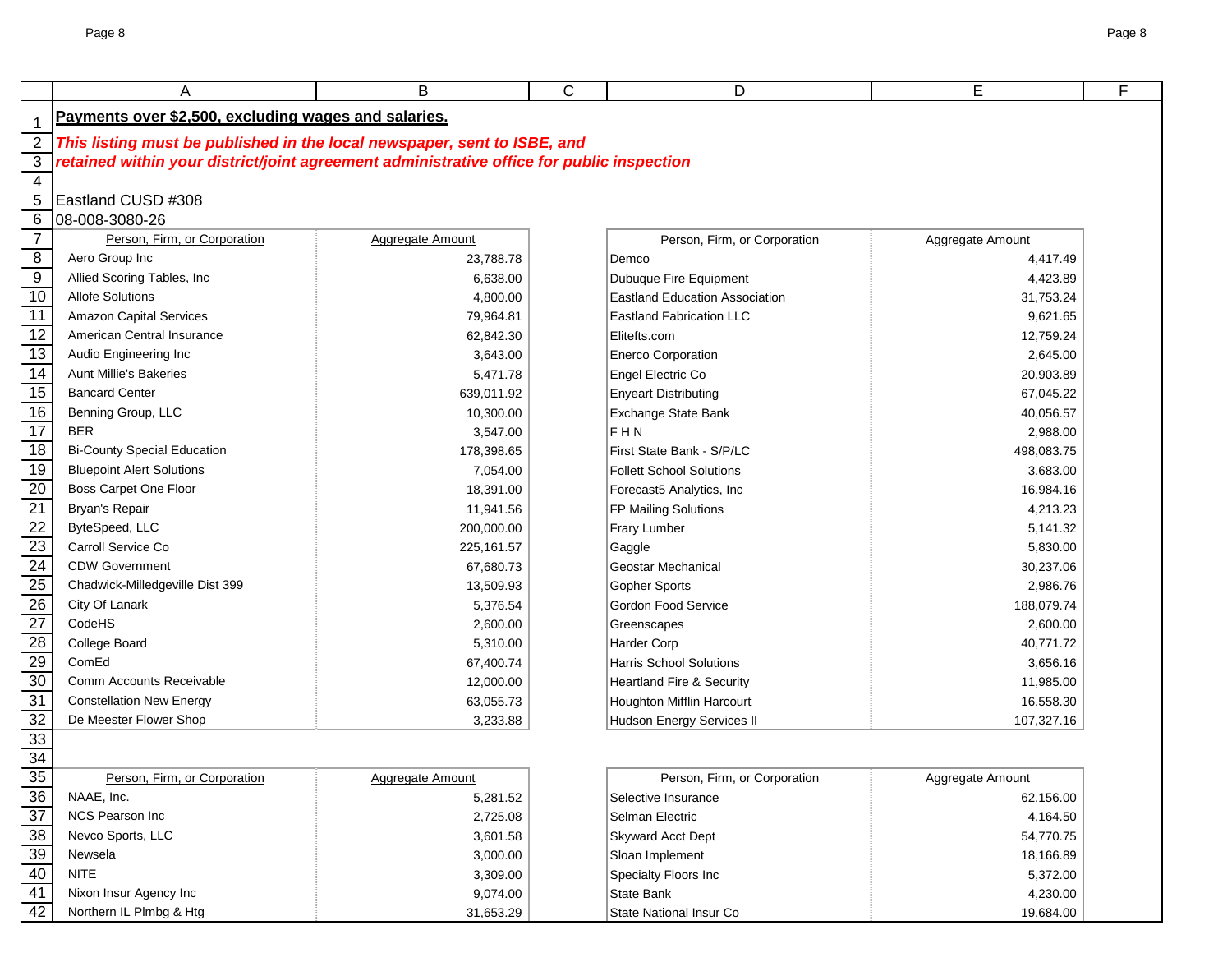|                 | Α                               | B          | C. | D                                | Е            | F |
|-----------------|---------------------------------|------------|----|----------------------------------|--------------|---|
| 43              | Northwest Evaluation Assn       | 7,187.50   |    | <b>Sterling Business Machine</b> | 8,901.11     |   |
| 44              | Pace Systems, Inc               | 67,116.00  |    | Sterling CUSD #5                 | 99,016.00    |   |
| 45              | Pearl City CUSD #200            | 11,264.36  |    | <b>Sweitzer Nursery LLC</b>      | 3,188.94     |   |
| 46              | Perma-Bound                     | 7,648.80   |    | Telephone Maintenance Co         | 31,513.90    |   |
| 47              | Playposit, Inc.                 | 2,750.00   |    | The Carroll County Review        | 3,350.75     |   |
| 48              | <b>Prudential Annuities</b>     | 7,560.00   |    | U.S. Cellular                    | 4,639.51     |   |
| 49              | <b>Quill Corporation</b>        | 3,833.89   |    | UMB Bank                         | 1,411,503.75 |   |
| 50              | <b>Raynor Door Authority</b>    | 2,830.00   |    | Verizon Wireless                 | 11,680.50    |   |
| $\overline{51}$ | Regional Office Of Education    | 3,381.40   |    | Village Of Shannon               | 56,316.03    |   |
| 52              | Renaissance Learning            | 21,334.63  |    | Vista Learning                   | 4,565.60     |   |
| 53              | Richard L Johnson Associates    | 43,842.20  |    | West Carroll CUSD #314           | 4,779.58     |   |
| 54              | River City Fencing, Inc.        | 17,051.00  |    | <b>West Interactive Services</b> | 2,920.05     |   |
| 55              | Rock Falls Elem CUSD #13        | 2,591.85   |    | West Music                       | 4,217.24     |   |
| 56              | Santander Leasing LLC           | 118,576.00 |    | <b>Winter Construction</b>       | 197,514.10   |   |
| $\overline{57}$ | Sauk Valley Newspapers          | 7,090.24   |    |                                  |              |   |
| 58              | Schoology                       | 8,710.00   |    |                                  |              |   |
| 59              | <b>Security Builders Supply</b> | 2,935.00   |    |                                  |              |   |
| 60              | Securly                         | 3,287.37   |    |                                  |              |   |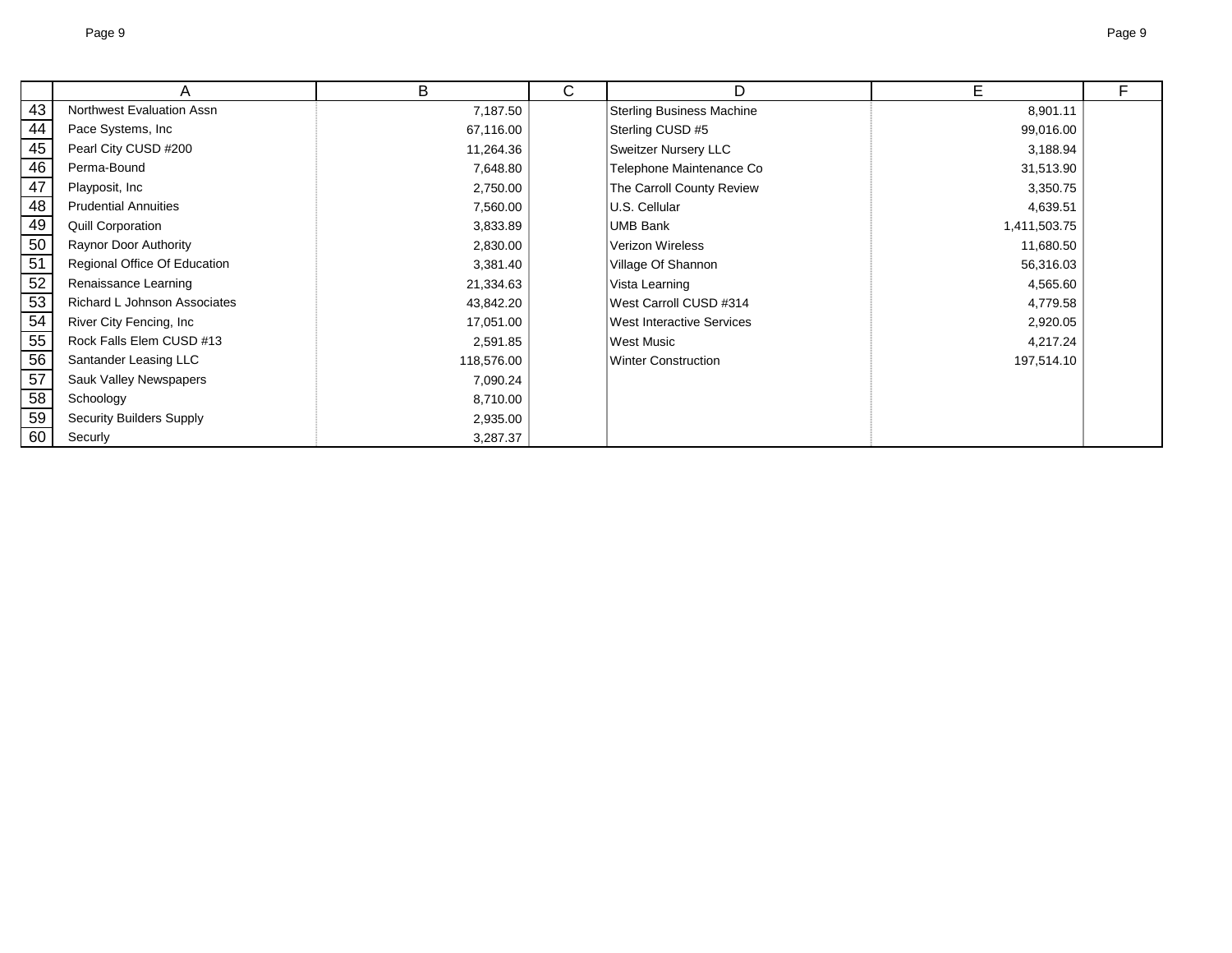|                 | G                             | н                       |
|-----------------|-------------------------------|-------------------------|
| 1               |                               |                         |
| $\overline{2}$  |                               |                         |
| 3               |                               |                         |
| 4               |                               |                         |
| 5               |                               |                         |
| 6               |                               |                         |
| 7               | Person, Firm, or Corporation  | <b>Aggregate Amount</b> |
| 8               | IASB                          | 5,683.00                |
| 9               | <b>IFiber</b>                 | 16,800.00               |
|                 | 10 Illinois Virtual School    | 5,375.00                |
| 11              | Integrated Systems Corp       | 6,948.00                |
|                 | 12   IXL Learning             | 3,892.00                |
|                 | 13 Jamison Construction Co.   | 3,800.00                |
|                 | 14 JK French Paving           | 12,300.00               |
|                 | 15 Kaus Seed Inc              | 17,220.00               |
|                 | 16 Kone Inc                   | 7,270.50                |
| 17              | Lanark Food Center            | 6,336.21                |
|                 | 18 Law Excavating, Inc        | 15,823.50               |
|                 | 19 Leaf                       | 7,548.00                |
|                 | 20 Lena State Bank            | 11,440.00               |
| 21              | Loescher Heating Air Cond     | 83,738.33               |
|                 | 22 Marsh Industries, Inc.     | 3,766.73                |
| 23              | <b>IMcGraw-Hill Education</b> | 3,630.50                |
|                 | 24 MEbulbs                    | 10,028.90               |
| 25              | Mechanical Inc - Freeport     | 24,022.08               |
|                 | 26 Menards                    | 9,406.81                |
| 27              | Midland Paper Co              | 14,442.19               |
|                 | 28 Midwest Transit Equipment  | 132,013.25              |
| 29              | Mobile Electronics            | 3,177.49                |
|                 | 30   Monticello Sports        | 8,447.00                |
| 31              | Moring Disposal               | 10,482.27               |
| 32              | MTC Masonry, Inc.             | 16,221.00               |
| 33              |                               |                         |
| 34              |                               |                         |
| 35              |                               |                         |
| 36              |                               |                         |
| 37              |                               |                         |
| $\frac{38}{1}$  |                               |                         |
| <u>39</u>       |                               |                         |
| 40              |                               |                         |
| 41              |                               |                         |
| $\overline{42}$ |                               |                         |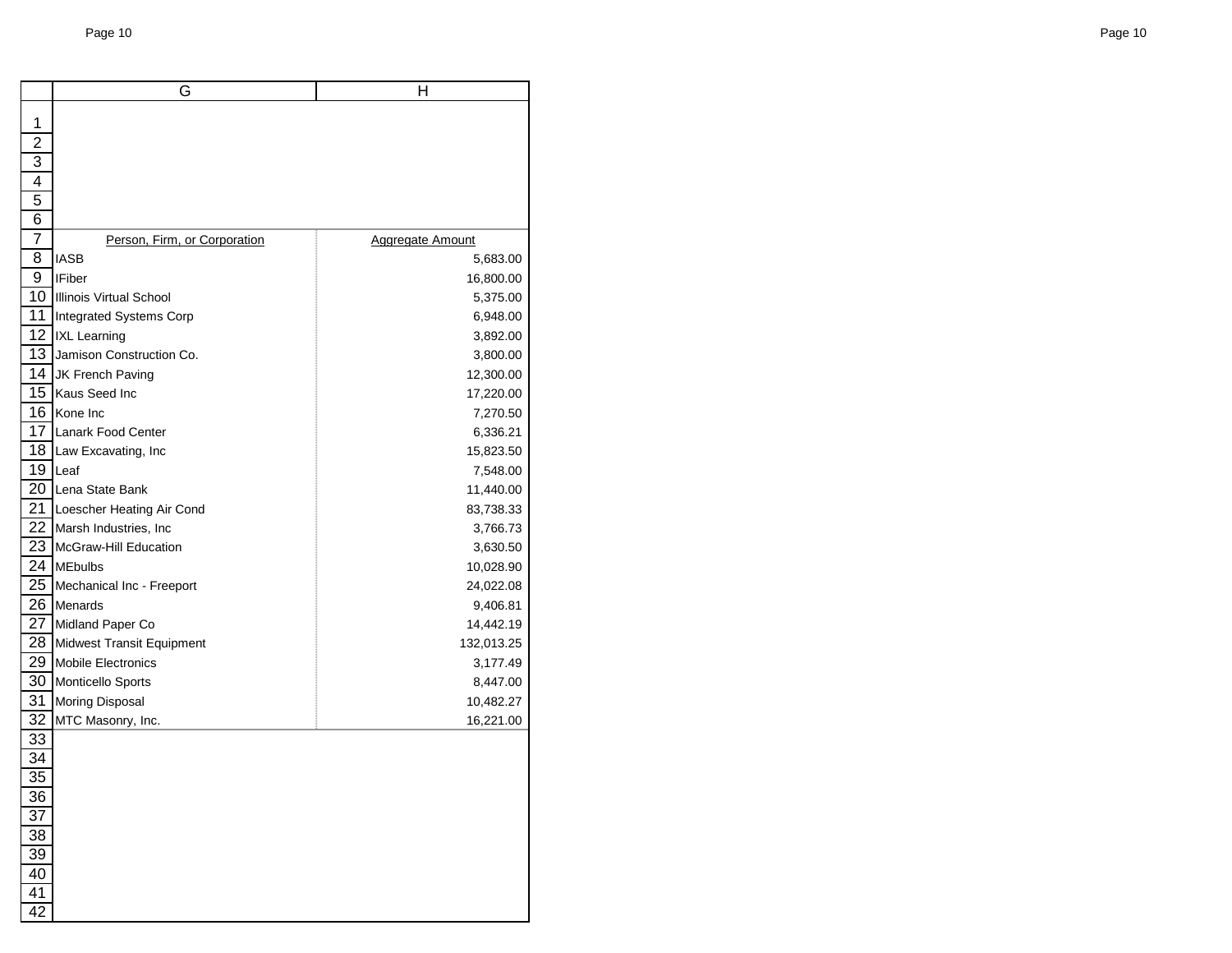|                           | Ā<br>Β                                                               | C                       | Е<br>D                                                         | F                       |  |  |  |  |
|---------------------------|----------------------------------------------------------------------|-------------------------|----------------------------------------------------------------|-------------------------|--|--|--|--|
| $\mathbf{1}$              |                                                                      |                         | PAYMENTS TO PERSON, FIRM, OR CORPORATION OF \$1,000 TO \$2,500 |                         |  |  |  |  |
| $\overline{2}$            |                                                                      |                         |                                                                |                         |  |  |  |  |
| $\overline{3}$            | This listing must be sent to ISBE, and retained within your          |                         |                                                                |                         |  |  |  |  |
| $\overline{4}$            | district/jointagreement administrative office for public inspection. |                         |                                                                |                         |  |  |  |  |
| $\overline{5}$<br>$\,6\,$ | <b>Eastland CUSD #308</b>                                            |                         |                                                                |                         |  |  |  |  |
| $\overline{7}$            | 08-008-3080-26                                                       |                         |                                                                |                         |  |  |  |  |
| $\overline{8}$            |                                                                      |                         |                                                                |                         |  |  |  |  |
| $\overline{9}$            | Payments of \$1,000 to \$2,500, excluding wages and salaries         |                         |                                                                |                         |  |  |  |  |
| 10                        |                                                                      |                         |                                                                |                         |  |  |  |  |
| 11                        | Person, Firm, or Corporation                                         | <b>Aggregate Amount</b> | Person, Firm, or Corporation                                   | <b>Aggregate Amount</b> |  |  |  |  |
| 12                        | Alpha Controls & Services                                            | 2,052.92                | Powerschool Group LLC                                          | 1,990.91                |  |  |  |  |
| 13                        | American Time                                                        | 2,062.10                | <b>Prowant Construction</b>                                    | 1,600.00                |  |  |  |  |
| 14                        | Arthur J Gallagher Rms                                               | 2,192.00                | <b>Read Naturally</b>                                          | 1,150.00                |  |  |  |  |
| 15                        | Assetgenie, Inc                                                      | 1,226.60                | Read to Them                                                   | 1,387.00                |  |  |  |  |
| 16                        | <b>Bader Sealcoating</b>                                             | 1,400.00                | Scholastic Inc                                                 | 1,307.50                |  |  |  |  |
| 17                        | <b>Bushman's Service</b>                                             | 1,066.95                | School Speciality/Classroom Direct                             | 1,309.81                |  |  |  |  |
| 18                        | Carolina Biological                                                  | 1,087.17                | <b>Timberline Billing Services</b>                             | 1,438.95                |  |  |  |  |
| 19                        | <b>Commercial Lighting</b>                                           | 1,163.54                | Ward, Murray, Pace & Johnson                                   | 2,281.50                |  |  |  |  |
| 20                        | Dick Blick Company                                                   | 2,272.60                | Wenger                                                         | 1,515.00                |  |  |  |  |
| 21                        | <b>Equipment Depot</b>                                               | 1,964.88                | Wright's Media                                                 | 1,790.00                |  |  |  |  |
| 22                        | Fox Valley Fire & Safety                                             | 2,060.00                |                                                                |                         |  |  |  |  |
| 23                        | <b>Hubert Company</b>                                                | 1,013.28                |                                                                |                         |  |  |  |  |
| 24                        | Junior Library Guild                                                 | 2,363.20                |                                                                |                         |  |  |  |  |
| 25                        | L.J.Eaton Land Surveying Ltd.                                        | 1,030.00                |                                                                |                         |  |  |  |  |
| 26                        | <b>Martenson Turf Products</b>                                       | 1,108.20                |                                                                |                         |  |  |  |  |
| 27                        | Melissa McLain                                                       | 1,456.00                |                                                                |                         |  |  |  |  |
| 28                        | Mt. Carroll Home Center                                              | 2,355.42                |                                                                |                         |  |  |  |  |
| 29                        | Nasco                                                                | 1,199.76                |                                                                |                         |  |  |  |  |
| 30                        | National Business Furniture, LLC                                     | 1,807.00                |                                                                |                         |  |  |  |  |
| 31                        | <b>National Business Institute</b>                                   | 1,027.00                |                                                                |                         |  |  |  |  |
| 32                        | Natural Water Gardens Inc                                            | 1,076.97                |                                                                |                         |  |  |  |  |
| 33                        | Nessy Learning LLC                                                   | 1,500.00                |                                                                |                         |  |  |  |  |
| 34                        | NIIPC - M Piekarski                                                  | 1,200.00                |                                                                |                         |  |  |  |  |
| 35                        | Nu-trend Accessibility                                               | 1,035.00                |                                                                |                         |  |  |  |  |
| 36                        | <b>Pest Control Consultants</b>                                      | 1,600.00                |                                                                |                         |  |  |  |  |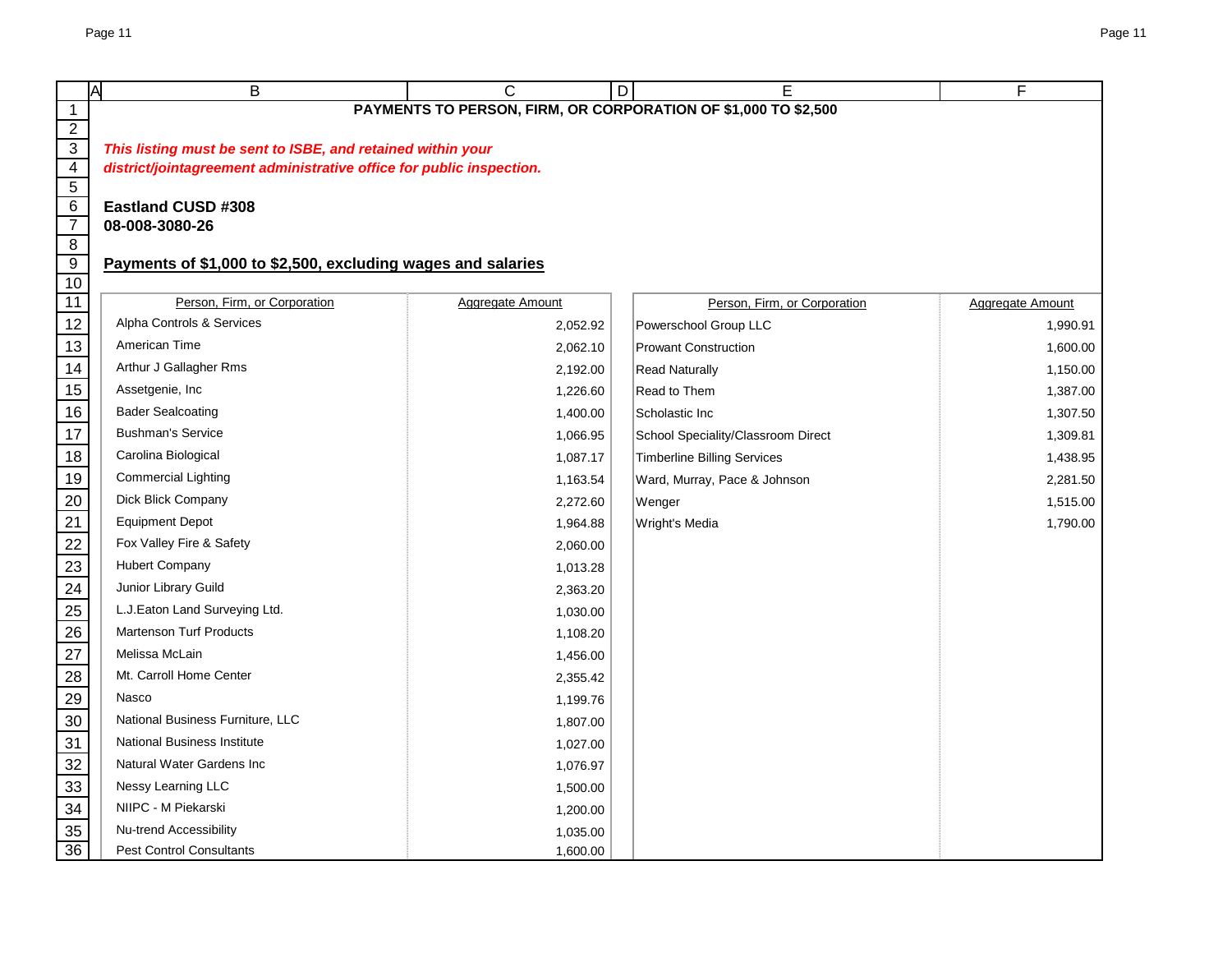| Page 12                                                                                                            |                         |                                                            |                  |  |  |  |
|--------------------------------------------------------------------------------------------------------------------|-------------------------|------------------------------------------------------------|------------------|--|--|--|
|                                                                                                                    |                         |                                                            |                  |  |  |  |
| B<br>A                                                                                                             | $\mathsf{C}$            | D                                                          | E                |  |  |  |
|                                                                                                                    |                         | PAYMENTS TO PERSON, FIRM, OR CORPORATION OF \$500 TO \$999 |                  |  |  |  |
| This listing must be retained within your district/joint agreement<br>administrative office for public inspection. |                         |                                                            |                  |  |  |  |
| <b>Eastland CUSD #308</b><br>08-008-3080-26                                                                        |                         |                                                            |                  |  |  |  |
| Payments of \$500 to \$999, excluding wages and salaries.                                                          |                         |                                                            |                  |  |  |  |
| Person, Firm, or Corporation                                                                                       | <b>Aggregate Amount</b> | Person, Firm, or Corporation                               | Aggregate Amount |  |  |  |
| <b>Automatic Fire Systems</b>                                                                                      |                         | 690.00 SWANK Movie Licensing USA                           | 528.00           |  |  |  |
| Burkholder & Son, Inc.                                                                                             |                         | 614.00 Sweitzer Lawn CO.                                   | 750.00           |  |  |  |
| Doors Inc.                                                                                                         |                         | 572.00 US Awards Inc                                       | 839.42           |  |  |  |
| <b>Environmental Control Solutions</b>                                                                             |                         | 804.00 Zier Test Lane                                      | 851.00           |  |  |  |
| <b>ESGI</b>                                                                                                        | 552.00                  |                                                            |                  |  |  |  |
| <b>Filter Services Inc</b>                                                                                         | 921.84                  |                                                            |                  |  |  |  |
| First Agency, Inc                                                                                                  | 984.00                  |                                                            |                  |  |  |  |
| Flaghouse Inc                                                                                                      | 595.74                  |                                                            |                  |  |  |  |
| Glogster Ec, Inc                                                                                                   | 560.00                  |                                                            |                  |  |  |  |
| Graves Environmental, Inc                                                                                          | 605.00                  |                                                            |                  |  |  |  |
| Guzzardo Music                                                                                                     | 585.39                  |                                                            |                  |  |  |  |
|                                                                                                                    |                         |                                                            |                  |  |  |  |

| $\frac{15}{1}$                                        | <b>Environmental Control Solutions</b> |        | 804.00 Zier Test Lane | 851.00 |
|-------------------------------------------------------|----------------------------------------|--------|-----------------------|--------|
| $\frac{16}{1}$                                        | <b>ESGI</b>                            | 552.00 |                       |        |
| $\frac{17}{1}$                                        | Filter Services Inc                    | 921.84 |                       |        |
| $\frac{18}{1}$                                        | First Agency, Inc                      | 984.00 |                       |        |
|                                                       | Flaghouse Inc                          | 595.74 |                       |        |
|                                                       | Glogster Ec, Inc                       | 560.00 |                       |        |
|                                                       | Graves Environmental, Inc              | 605.00 |                       |        |
|                                                       | Guzzardo Music                         | 585.39 |                       |        |
| $\frac{19}{20}$<br>$\frac{21}{22}$<br>$\frac{22}{23}$ | HueLife, LLC                           | 900.00 |                       |        |
| $\overline{24}$                                       | Illinois Office of State Fire Marshal  | 705.00 |                       |        |
| $\frac{25}{5}$                                        | <b>Illinois State Police</b>           | 636.50 |                       |        |
| $\frac{26}{5}$                                        | <b>Illinois State University</b>       | 750.00 |                       |        |
| $\frac{27}{2}$                                        | JJ's Golf Shop                         | 885.00 |                       |        |
| $\frac{28}{29}$                                       | Jostens                                | 689.70 |                       |        |
|                                                       | Knie Appliance & Tv                    | 679.00 |                       |        |
| $\frac{30}{2}$                                        | Mosa Mack Science, Inc.                | 550.00 |                       |        |
| $\frac{31}{1}$                                        | NASSP/NHS                              | 645.00 |                       |        |
| $\frac{32}{ }$                                        | Northwest IL Auto Glass                | 772.03 |                       |        |
| $\frac{33}{34}$                                       | Performance Health Supply              | 942.70 |                       |        |
|                                                       | Prairiecat                             | 845.00 |                       |        |
| 35<br>36                                              | Sanitary Cleaners                      | 504.77 |                       |        |
|                                                       | School Nurse Supply Inc                | 769.04 |                       |        |